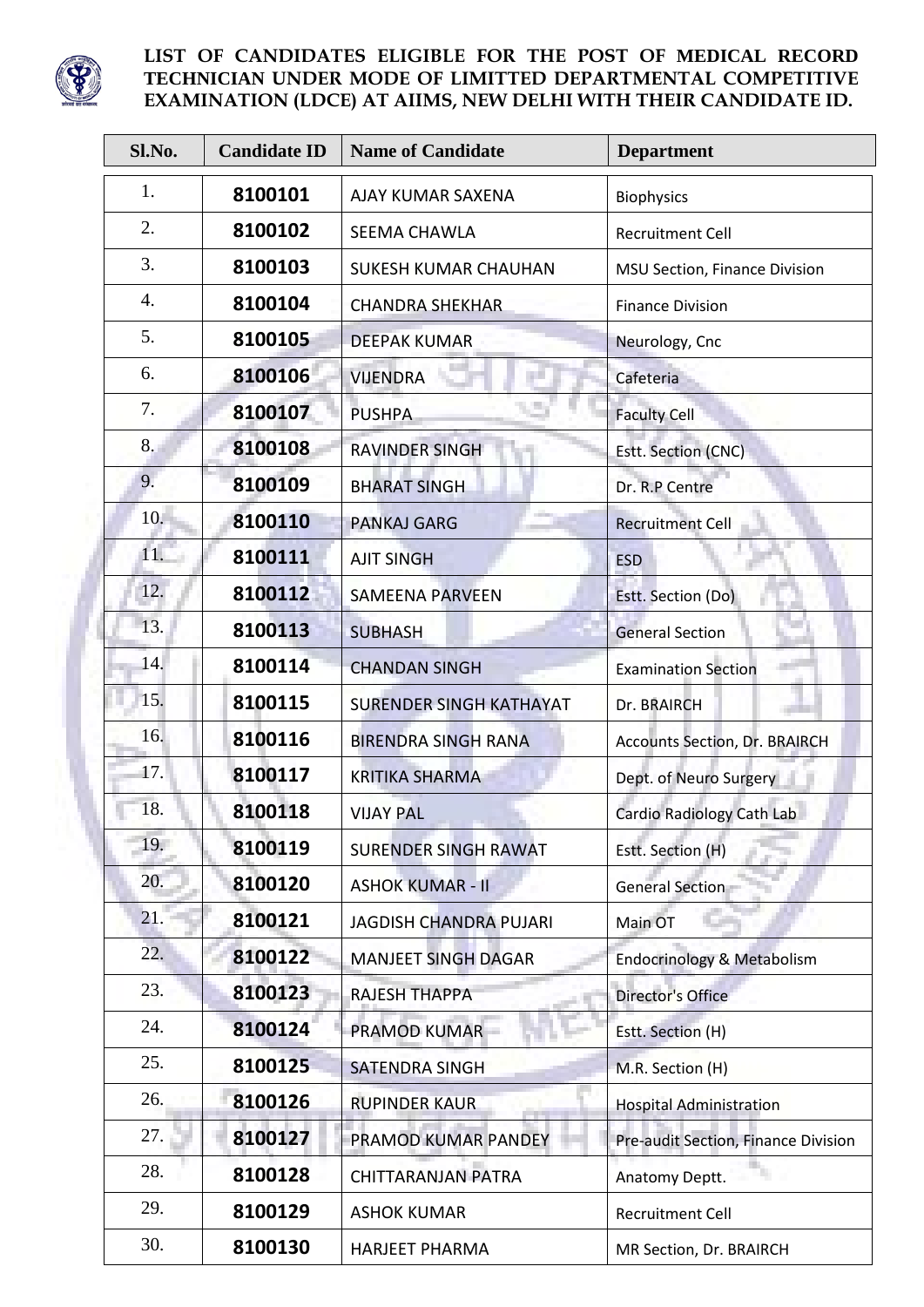

l

| Sl.No. | <b>Candidate ID</b> | <b>Name of Candidate</b>    | <b>Department</b>                       |
|--------|---------------------|-----------------------------|-----------------------------------------|
| 31.    | 8100131             | <b>MOHAN LAL</b>            | <b>Cardio Radiology Department</b>      |
| 32.    | 8100132             | <b>KHAJANT SINGH</b>        | Accounts Section, Dr. RP Centre         |
| 33.    | 8100133             | <b>MUKUT BIHARI SHARMA</b>  | Estt. Section, Dr. R.P. Centre          |
| 34.    | 8100134             | KAILASH CHANDRA PABHAI      | Estt. Section-II (DO)                   |
| 35.    | 8100135             | <b>ASHOK MANDAL</b>         | Neuro Radiology, CNC                    |
| 36.    | 8100136             | <b>JAI PARKASH</b>          | Neuro Radiology, CNC                    |
| 37.    | 8100137             | <b>CHARAT LAL</b>           | <b>MR Section (Hospital)</b>            |
| 38.    | 8100138             | <b>DEVINDER SINGH</b>       | Genetic Unit, OLD OT Block              |
| 39.    | 8100139             | <b>VIJAY KUMAR GUPTA</b>    | Dept. of Biostatistics                  |
| 40.    | 8100140             | <b>HARI KISHAN</b>          | <b>Lab Medicine</b>                     |
| 41.    | 8100141             | <b>SUNEEL KUMAR</b>         | <b>Estt Section Faculty Cell</b>        |
| 42.    | 8100142             | <b>RAJESH KUMAR</b>         | Deptt. of NMR                           |
| 43.    | 8100143             | <b>RAVI SHARMA</b>          | Dept. of Nephrology                     |
| 44.    | 8100145             | <b>BALAM SINGH</b>          | <b>Computer Facility</b>                |
| 45.    | 8100146             | <b>JITENDER SINGH BHATI</b> | <b>Pulmonary Medicine</b>               |
| 46.    | 8100147             | <b>VIJAY KUMAR</b>          | Store Section (DO)                      |
| 47.    | 8100148             | <b>TAJBAR</b>               | <b>Examination Section</b>              |
| 48.    | 8100149             | <b>PARMOD KUMAR</b>         | Deptt. of Gastro                        |
| 49.    | 8100150             | <b>BALDEV VERMA</b>         | Anaesthesia                             |
| 50.    | 8100151             | LAXMI                       | <b>Hostel Section</b>                   |
| 51.    | 8100152             | <b>BHARAT SINGH</b>         | G.I. Surgery                            |
| 52.    | 8100153             | <b>KRISHAN KUMAR</b>        | <b>Department of Gastro</b>             |
| 53.    | 8100154             | <b>NARENDER DAHIYA</b>      | Pharmacology                            |
| 54.    | 8100155             | <b>MAHENDER SINGH RAWAT</b> | Director's Office                       |
| 55.    | 8100156             | <b>RAJESH KUMAR</b>         | <b>Director Office</b>                  |
| 56.    | 8100157             | <b>SUNIL KUMAR II</b>       | Dr. BRAIRCH                             |
| 57.    | 8100158             | <b>DHARAM SINGH II</b>      | CNC - Hawldar Office                    |
| 58.    | 8100159             | <b>LILA RAM</b>             | Cardiology Office, CNC                  |
| 59.    | 8100160             | <b>SUMAN LATA</b>           | Ocular Microbiology, Dr. R.P.<br>Centre |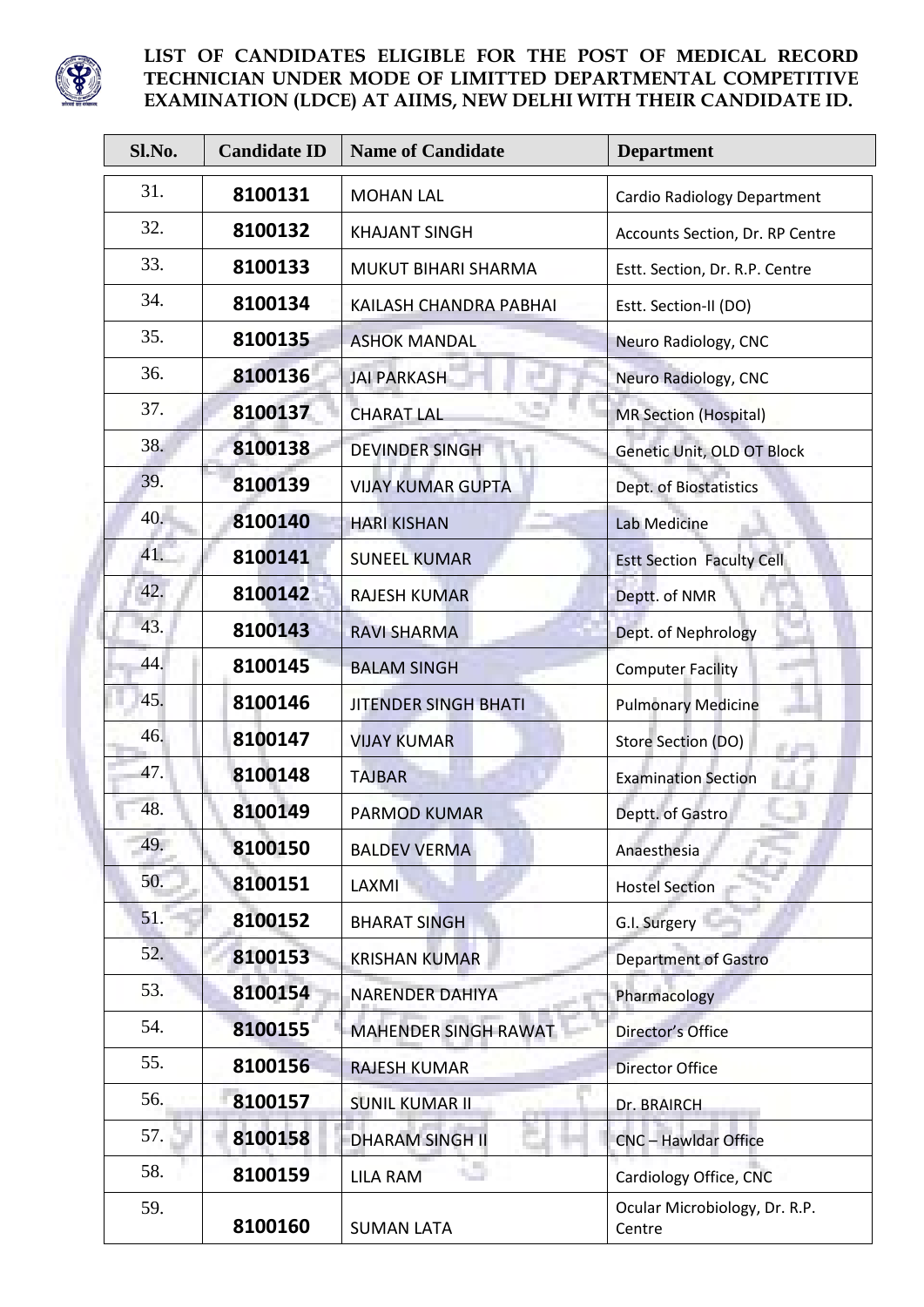

l

| Sl.No. | <b>Candidate ID</b> | <b>Name of Candidate</b>  | <b>Department</b>               |
|--------|---------------------|---------------------------|---------------------------------|
| 60.    | 8100161             | <b>ASHOK KUMAR</b>        | C.N. Tower                      |
| 61.    | 8100163             | <b>MUNNA LAL</b>          | Blood Bank, CNC                 |
| 62.    | 8100165             | <b>JEEVAN ACHARYA</b>     | Gamma Knife Unit, CNC           |
| 63.    | 8100166             | <b>SUMNA DEVI</b>         | Record Section, Dr. R.P. Centre |
| 64.    | 8100167             | <b>NARESH KUMAR</b>       | Dr. R.P. Centre OPD             |
| 65.    | 8100168             | <b>HEMRAJ</b>             | MR Section, Dr. R.P. Centre     |
| 66.    | 8100169             | <b>ASHOK KUMAR</b>        | <b>CT Record Section, CNC</b>   |
| 67.    | 8100170             | <b>DHARAMVIR SINGH</b>    |                                 |
| 68.    | 8100171             | <b>HARIOM</b>             | <b>CT Record Room</b>           |
| 69.    | 8100172             | <b>BABU LAL</b>           | <b>CT Record Section</b>        |
| 70.    | 8100173             | <b>RANVIR SINGH</b>       | Cardiac Cath Lab Store, CNC     |
| 71.    | 8100174             | SHIVENDER SINGH RAWAT     | Neuro-Radiology Cath Lab,       |
| 72.    | 8100175             | <b>TRISHPAL SINGH</b>     | <b>CTVS OT (CNC)</b>            |
| 73.    | 8100176             | <b>MAHENDER SINGH</b>     | <b>CT Record Section</b>        |
| 74.    | 8100177             | <b>AJIT SINGH</b>         | MR Section (Hosp.)              |
| 75.    | 8100178             | <b>HARI SHANKAR</b>       | CT Record Section, CNC          |
| 76.    | 8100180             | <b>AMITA KUJUR</b>        | M.R. Section, Dr. BRAIRCH       |
| 77.    | 8100181             | <b>RAGHUBIR SINGH II</b>  | <b>Blood Bank, CNC</b>          |
| 78.    | 8100182             | <b>JASBIR SINGH</b>       | Store Section, CNC              |
| 79.    | 8100183             | <b>VIRENDER SINGH II</b>  | Neuro Anesthesia Lab, CNC -     |
| 80.    | 8100184             | <b>RAHUL SINGH THAKUR</b> | RAK OPD, Sanitation Dept.-      |
| 81.    | 8100185             | AJI KUMAR                 | <b>NMR Department</b>           |
| 82.    | 8100186             | <b>VIRENDER SINGH-I</b>   | Sanitation Office, CNC          |
| 83.    | 8100187             | RAMCHANDRA SINGH RAWAT    | <b>CNC OPD</b>                  |
| 84.    | 8100188             | DEEPAK KUMAR GUPTA        | <b>Emergency Registration</b>   |
| 85.    | 8100189             | <b>VISHAL SINGH</b>       | Dept. of Radio Imaging,         |
| 86.    | 8100190             | RAVINDER KUMAR SHARMA     | Sanitation (Lab Medicine),      |
| 87.    | 8100191             | PURAN SINGH               | Casualty (Reg.) Main Hospital   |
| 88.    | 8100194             | <b>SAMIR KARMAKAR</b>     | <b>Emergency Lab</b>            |
| 89.    | 8100195             | <b>AMIT ARORA</b>         | Radiotherapy OPD                |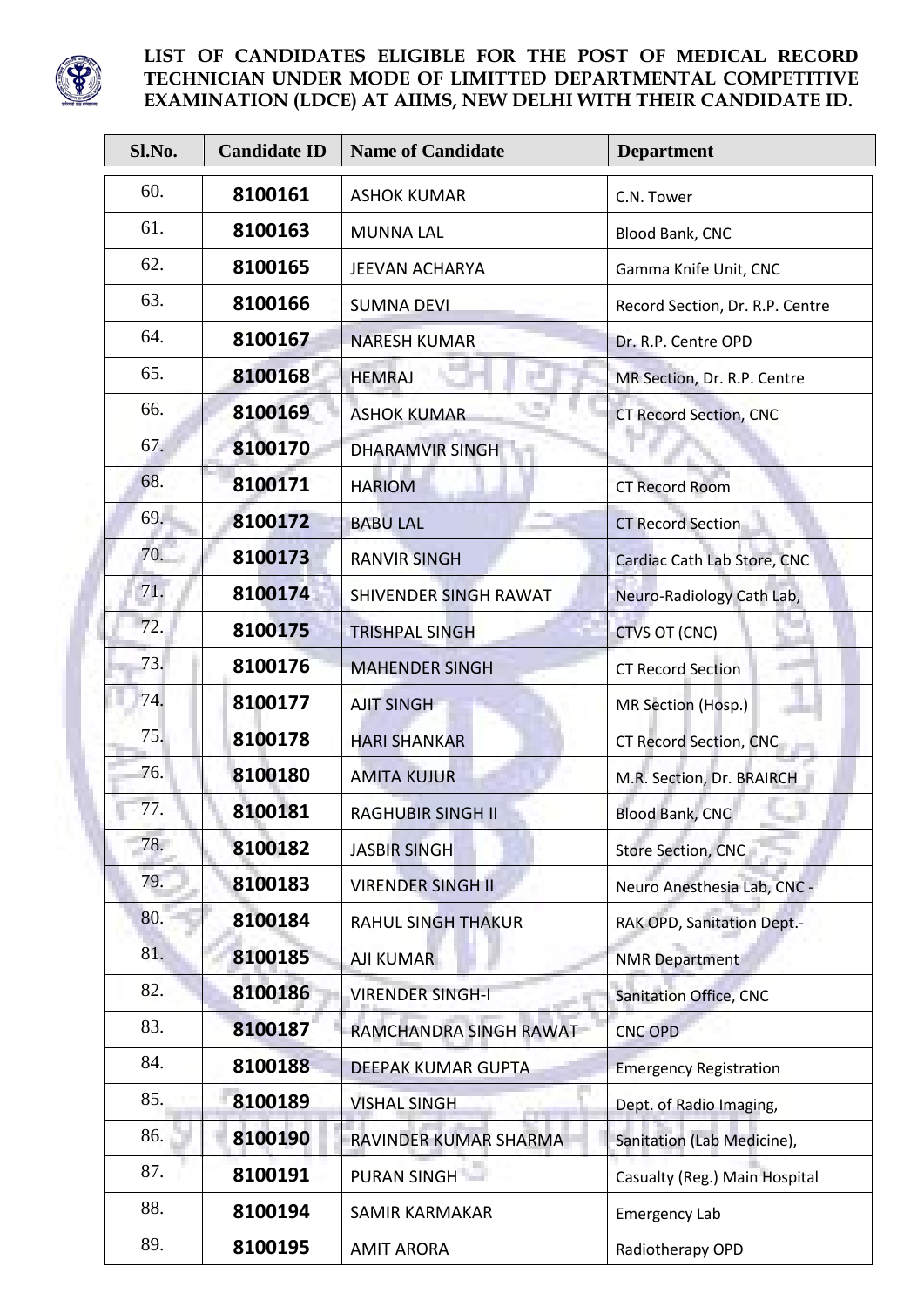

| Sl.No. | <b>Candidate ID</b> | <b>Name of Candidate</b>     | <b>Department</b>                |
|--------|---------------------|------------------------------|----------------------------------|
| 90.    | 8100196             | <b>ANAND PRAKASH</b>         | <b>CSSD</b>                      |
| 91.    | 8100197             | <b>VIPIN KUMAR</b>           | Lab Medicine                     |
| 92.    | 8100198             | PRAHLAD SINGH                | Main Manifold Room               |
| 93.    | 8100199             | <b>RAJENDER SINGH</b>        | Main RAK OPD Block,              |
| 94.    | 8100200             | <b>MUKESH</b>                | M.S. Office                      |
| 95.    | 8100201             | <b>MAHENDER PAL SINGH</b>    | CCF Room No. 28                  |
| 96.    | 8100202             | <b>BABU KHAN</b>             | <b>Sanitary Inspector Office</b> |
| 97.    | 8100203             | <b>NARENDER KUMAR SHARMA</b> | Ortho. OPD                       |
| 98.    | 8100204             | <b>MUKESH KUMAR</b>          | Nephrology                       |
| 99.    | 8100207             | <b>SUBHASH CHAND</b>         | Dr. BRAIRCH                      |
| 100.   | 8100208             | <b>RISHI RAJ BHANOT</b>      | Neuro Record Section, CNC        |
| 101.   | 8100209             | <b>DHARAMENDER SINGH</b>     | Dr. BRAIRCH                      |
| 102.   | 8100210             | <b>MANOJ KUMAR</b>           | Neuro Record Room, CNC           |
| 103.   | 8100211             | <b>GULSHAN KUMAR</b>         | Dr. BRAIRCH                      |
| 104.   | 8100212             | <b>CHANDER SHEKHAR</b>       | Estt. Section, Dr. BRAIRCH       |
| 105.   | 8100213             | <b>AARTI</b>                 | <b>Finance Division</b>          |
| 106.   | 8100214             | <b>RAJ KUMAR DHINGRA</b>     | CSSD, RPC                        |
| 107.   | 8100215             | <b>SUBHASH KUMAR</b>         | Dr. R.P. Centre                  |
| 108.   | 8100216             | <b>RAM NIWAS</b>             | <b>Neuro Record Section</b>      |
| 109.   | 8100217             | <b>DALBIR SINGH</b>          | <b>Neuro Record Section</b>      |
| 110.   | 8100219             | <b>OM DUTT SHARMA</b>        | <b>CSSD</b>                      |
| 111.   | 8100220             | <b>SANJAY OSCAR PATRAS</b>   | Main Hospital, CSSD              |
| 112.   | 8100221             | <b>SANJAY BASOR</b>          | <b>Main Hospital Sanitation</b>  |
| 113.   | 8100222             | MUKESH KUMAR II              | MicroBiology                     |
| 114.   | 8100223             | RAJENDRA PRASAD              | <b>Sanitation Main Hospital</b>  |
| 115.   | 8100224             | <b>NARESH CHAWLA</b>         | M.S. Office                      |
| 116.   | 8100225             | RAKESH KUMAR SHARMA          | CAO & ENQ. under MRD             |
| 117.   | 8100226             | RAKESH KUMAR                 | Main Hospital (CSSD)             |
| 118.   | 8100227             | <b>SUSHIL KUMAR</b>          | Hametology OPD                   |
| 119.   | 8100228             | <b>ANIL KUMAR</b>            | MR Section (H)                   |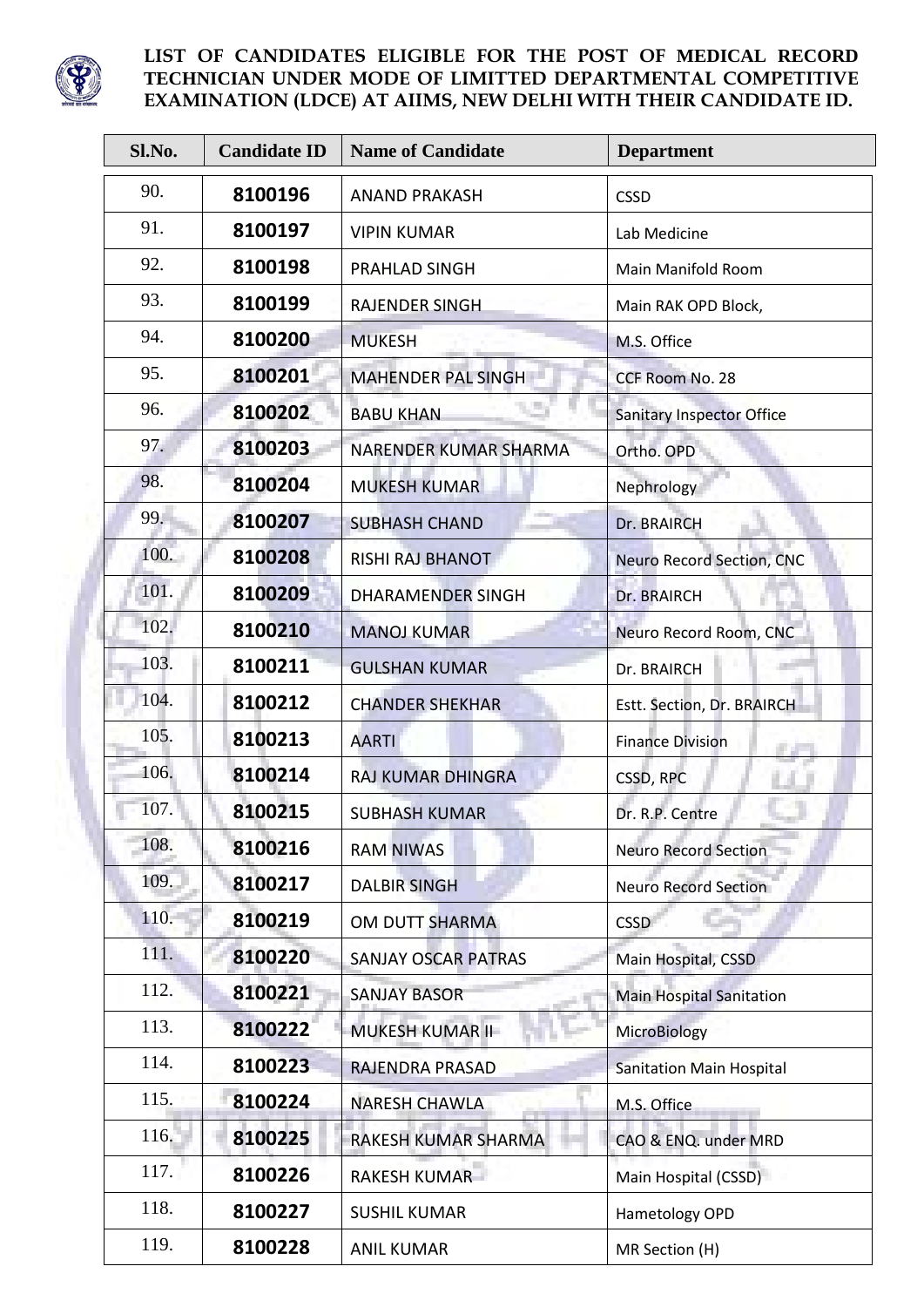

| Sl.No. | <b>Candidate ID</b> | <b>Name of Candidate</b>     | <b>Department</b>                   |
|--------|---------------------|------------------------------|-------------------------------------|
| 120.   | 8100229             | <b>HARISH KUMAR AHUJA</b>    | Ortho OPD                           |
| 121.   | 8100230             | <b>KARTAR SINGH</b>          | Sanitation (H)                      |
| 122.   | 8100231             | <b>RAJENDER KUMAR</b>        | MR Section, Dr. BRAIRCH             |
| 123.   | 8100232             | <b>BAIKUNTHA CHARAN ROUT</b> | Sanitation Office, CNC              |
| 124.   | 8100233             | OM PRAKASH YADAV             | Main OT                             |
| 125.   | 8100234             | <b>SHIV KUMAR</b>            | Main OT                             |
| 126.   | 8100235             | <b>KRISHAN KUMAR</b>         | <b>Hospital Laundary</b>            |
| 127.   | 8100236             | <b>SAMAN KUMAR</b>           | CN Tower, PVT Ward                  |
| 128.   | 8100238             | YADAV KUMAR                  | Main Kitchen                        |
| 129.   | 8100239             | <b>SUBHASH CHAND</b>         | <b>Dietetics Department</b>         |
| 130.   | 8100240             | <b>AJAY KUMAR</b>            | <b>Department of Dietetics</b>      |
| 131.   | 8100241             | <b>KUNDAN RAM</b>            | Cafeteria                           |
| 132.   | 8100242             | <b>NARENDER KUMAR</b>        | <b>Dietetics Service Department</b> |
| 133.   | 8100243             | <b>BHAGWAN SINGH-II</b>      | Cafeteria                           |
| 134.   | 8100244             | <b>RAMESH KUMAR</b>          | Cafeteria                           |
| 135.   | 8100246             | <b>SANJEEV KUMAR</b>         | <b>General Surgery</b>              |
| 136.   | 8100247             | <b>SANDEEP SHARMA</b>        | Cafeteria                           |
| 137.   | 8100248             | <b>VIKARAM SHARMA</b>        | Cafeteria                           |
| 138.   | 8100249             | <b>AMIT VATS</b>             | Cafeteria                           |
| 139.   | 8100250             | <b>HARISH KUMAR</b>          | <b>Guest House</b>                  |
| 140.   | 8100251             | <b>RAJESH DHYANI</b>         | <b>Guest House</b>                  |
| 141.   | 8100252             | <b>SUSHEEL</b>               | <b>Academic Section</b>             |
| 142.   | 8100253             | <b>DHARAMVIR</b>             | Cafeteria                           |
| 143.   | 8100254             | <b>BHUPENDRA SINGH</b>       | Department - Dietetics              |
| 144.   | 8100255             | <b>RAJIV KUMAR</b>           | Dietetic Department, Main Kitchen   |
| 145.   | 8100256             | <b>NARESH</b>                | Main Kitchen                        |
| 146.   | 8100257             | <b>KUNDAN SINGH</b>          | <b>Dietetics Department</b>         |
| 147.   | 8100258             | AKSHYA LAL PRASAD GOND       | Main Kitchen                        |
| 148.   | 8100260             | SANTOSH KUMAR NAYAK          | Gymkhana                            |
| 149.   | 8100261             | <b>SUBIR KUMAR</b>           | Department of Biotechnology         |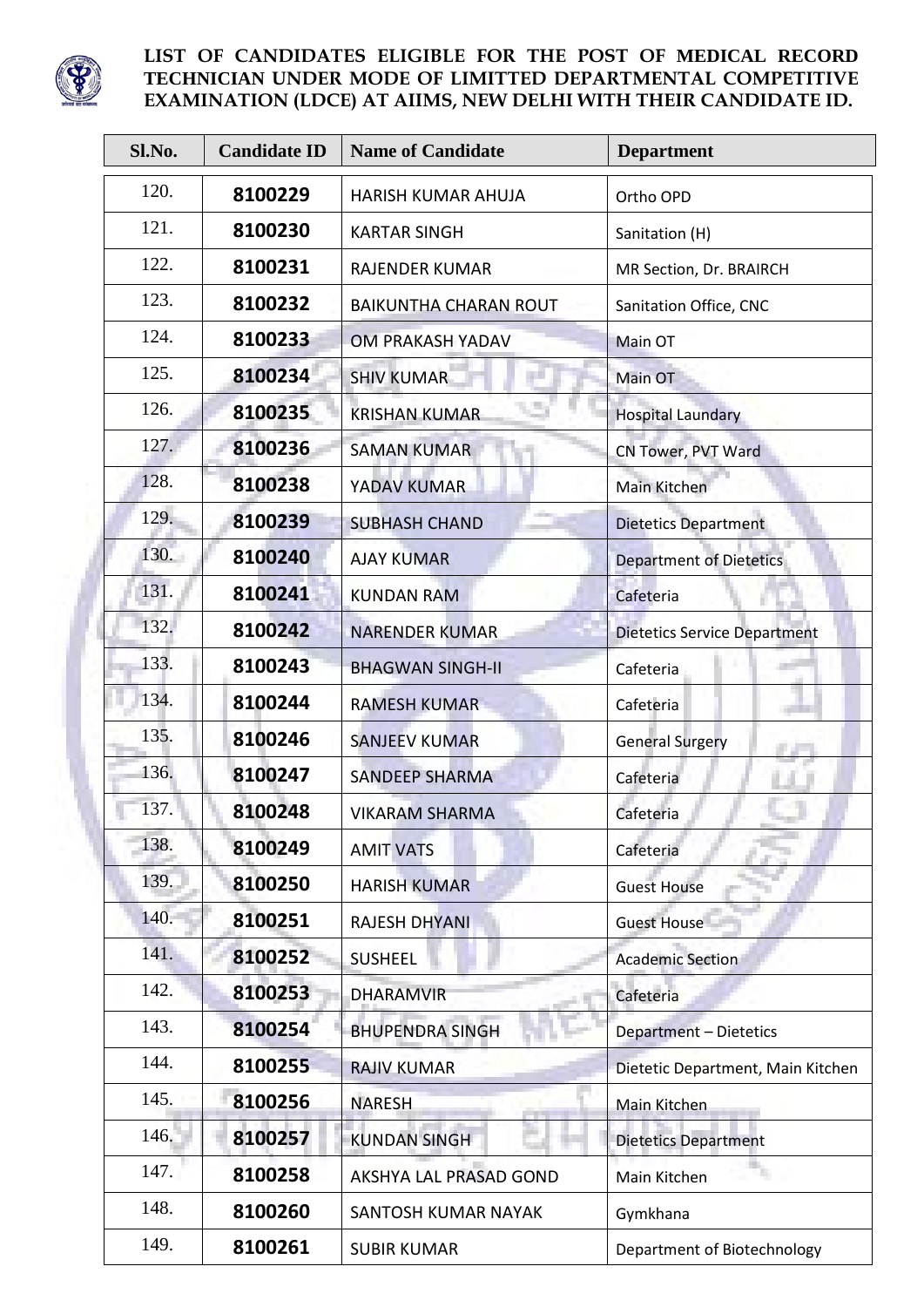

| Sl.No. | <b>Candidate ID</b> | <b>Name of Candidate</b>  | <b>Department</b>                 |
|--------|---------------------|---------------------------|-----------------------------------|
| 150.   | 8100262             | <b>BUDH PRAKASH</b>       | Sr. Sanitation office             |
| 151.   | 8100263             | <b>DEVI DAYAL</b>         | <b>NMR</b>                        |
| 152.   | 8100264             | <b>SUNIL KUMAR III</b>    | Ortho OPD                         |
| 153.   | 8100266             | <b>ANIL KUMAR</b>         | Estt. Section, CNC                |
| 154.   | 8100267             | <b>SUNIL KUMAR</b>        | <b>CCF</b>                        |
| 155.   | 8100268             | <b>SANTOSH KUMAR</b>      | <b>CNC</b>                        |
| 156.   | 8100270             | <b>SURENDER KUMAR</b>     | MR Section, Dr. R.P. Center       |
| 157.   | 8100271             | <b>VINOD KUMAR</b>        | MR Section, Dr. R.P. Center       |
| 158.   | 8100273             | PINTOO BARUA              | <b>Cheque Section</b>             |
| 159.   | 8100274             | <b>NIRMALA</b>            | <b>Hostel Section</b>             |
| 160.   | 8100275             | <b>BHOOP SINGH</b>        | General Section, Dr. R.P. Center  |
| 161.   | 8100276             | <b>VINOD KUMAR MANJHI</b> | <b>Recruitment Cell</b>           |
| 162.   | 8100277             | <b>RAKESH KUMAR</b>       | <b>Establishment Section (DO)</b> |
| 163.   | 8100278             | LALJI                     | Engg. Section                     |
| 164.   | 8100279             | <b>BHAGWATI PRASAD</b>    | <b>Faculty Cell</b>               |
| 165.   | 8100280             | <b>ANIL KUMAR</b>         | <b>Academic Section</b>           |
| 166.   | 8100281             | <b>DEV KRISHNA</b>        | <b>ESD</b>                        |
| 167.   | 8100282             | <b>KEWAL CHANDER</b>      | <b>Academic Section</b>           |
| 168.   | 8100283             | <b>BRIJESH KUMAR</b>      | Paed. Surgery                     |
| 169.   | 8100284             | <b>DHARAM DUTT</b>        | <b>Hostel Office</b>              |
| 170.   | 8100285             | <b>SHAKTI CHAND</b>       | <b>Hostel Section</b>             |
| 171.   | 8100286             | <b>LAKSHMI KIRAN</b>      | <b>Establishment Section</b>      |
| 172.   | 8100287             | <b>KUNDAN SINGH RAWAT</b> | <b>Hostel Section</b>             |
| 173.   | 8100288             | <b>JEEVAN LAL</b>         | <b>NDDTC</b>                      |
| 174.   | 8100289             | <b>PREMVEER SINGH</b>     | <b>CAF</b>                        |
| 175.   | 8100290             | S MADAVA RAMANUJAM        | CAF                               |
| 176.   | 8100291             | <b>VINOD KUMAR CHAVAN</b> | DDA Office                        |
| 177.   | 8100292             | PREM CHAND CHAUHAN        | CAF                               |
| 178.   | 8100293             | PREM NIDHI                | <b>Paediatrics Department</b>     |
| 179.   | 8100294             | <b>VINAY KUMAR MAURYA</b> | Department of Neuro               |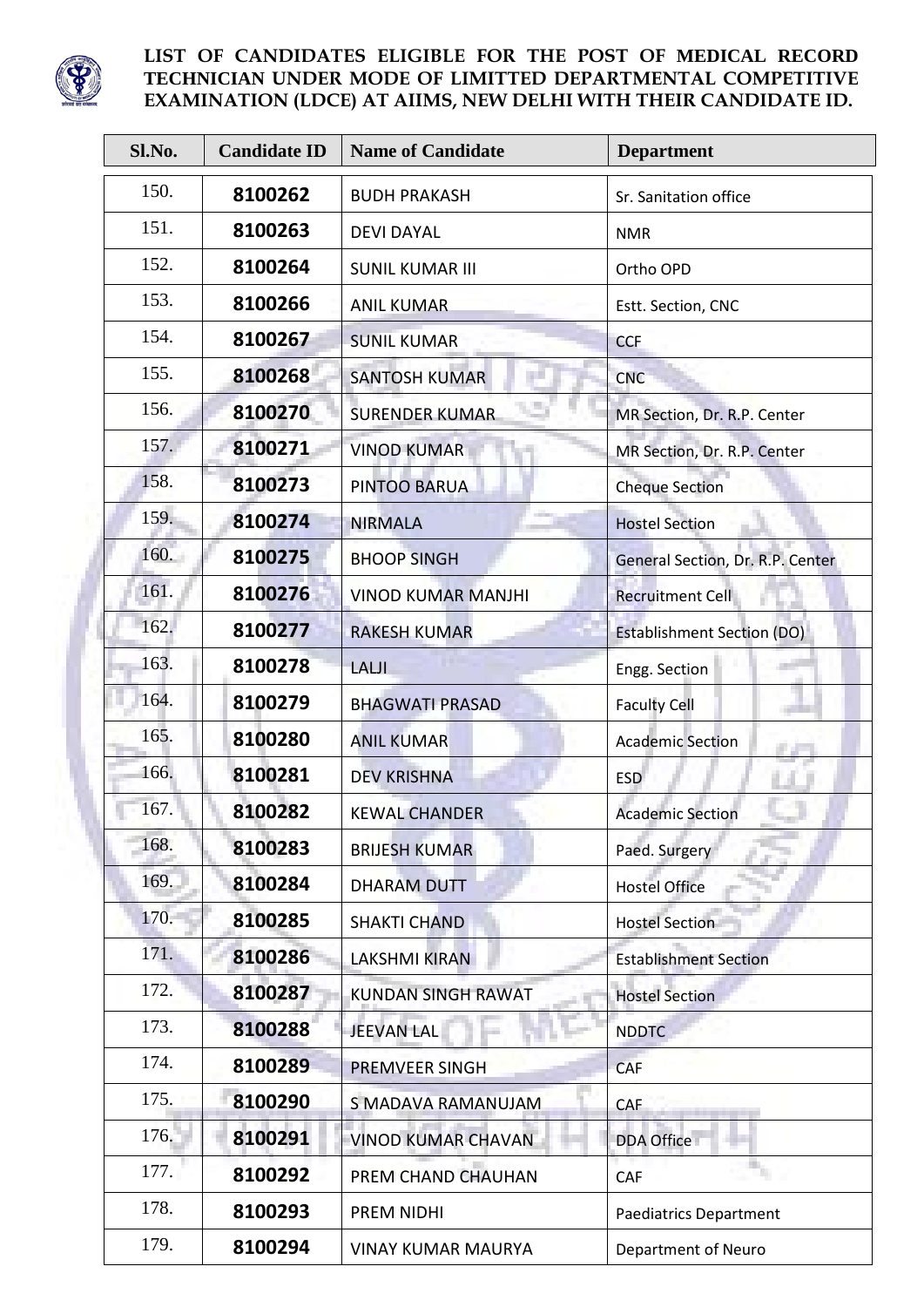

| Sl.No. | <b>Candidate ID</b> | <b>Name of Candidate</b> | <b>Department</b>                |
|--------|---------------------|--------------------------|----------------------------------|
| 180.   | 8100295             | <b>RAVINDER SINGH</b>    | <b>Recruitment Cell</b>          |
| 181.   | 8100296             | <b>MUKESH KUMAR</b>      | Paed. Surgery                    |
| 182.   | 8100297             | PREM CHAND GAUR          | Admn. Block                      |
| 183.   | 8100298             | PRAVEEN KUMAR            | FTA (Civil Enquiry)              |
| 184.   | 8100299             | MOHD. NAIM               | <b>ESD</b>                       |
| 185.   | 8100300             | <b>SHYAM SINGH</b>       | <b>Civil Enquiry</b>             |
| 186.   | 8100301             | <b>SURESH KUMAR</b>      | <b>Civil Enquiry Hostel No.7</b> |
| 187.   | 8100302             | <b>GIRRAJ SINGH</b>      | Dental                           |
| 188.   | 8100303             | <b>RAJESH CHAND</b>      | Eng. Deptt.                      |
| 189.   | 8100304             | <b>ANIL KUMAR</b>        | A/c Plant Dental, ESD            |
| 190.   | 8100305             | <b>PARVESH KUMAR</b>     | <b>ESD</b>                       |
| 191.   | 8100306             | <b>RAKESH KUMAR</b>      | <b>Doctors Hostel</b>            |
| 192.   | 8100307             | <b>CHANDER MOHAN</b>     | <b>Doctors Hostel</b>            |
| 193.   | 8100308             | <b>SUNITA RANI</b>       | <b>ESD</b>                       |
| 194.   | 8100309             | MUKESH KUMAR MEENA       | Security                         |
| 195.   | 8100310             | <b>DEEPA</b>             | NMR (MRI) Department             |
| 196.   | 8100311             | <b>DHARMJEET</b>         | RT, DR. BRAIRCH                  |
| 197.   | 8100312             | <b>DEEPA ANAND</b>       | NMR (MRI                         |
| 198.   | 8100313             | <b>SUNIL KUMAR</b>       | Elect. Deptt. Dr. R.P. Centre    |
| 199.   | 8100314             | <b>MOOL CHAND</b>        | ESD, A/c Dr. R.P. Centre         |
| 200.   | 8100315             | <b>AMAR SINGH</b>        | Ward Block, Elect. Enquiry       |
| 201.   | 8100316             | <b>HARI DAYAL</b>        | Ward Block, Elect. Enquiry       |
| 202.   | 8100317             | <b>KAMAL SINGH</b>       | Admn. Block                      |
| 203.   | 8100318             | YOGESH GAUR              | <b>Security Office</b>           |
| 204.   | 8100319             | <b>PARVESH</b>           | <b>Telephone Exchange</b>        |
| 205.   | 8100320             | <b>RAVINDER KUMAR</b>    | Forensic Medicine, JPNTC         |
| 206.   | 8100321             | <b>PARTAP SINGH</b>      | Dr. B.B. Dixit Library           |
| 207.   | 8100322             | PARVEEN KR.              | Main Kitchen                     |
| 208.   | 8100323             | <b>SATBIR SINGH</b>      | Main Kitchen                     |
| 209.   | 8100324             | <b>SANJEEV NEGI</b>      | <b>NDDC</b>                      |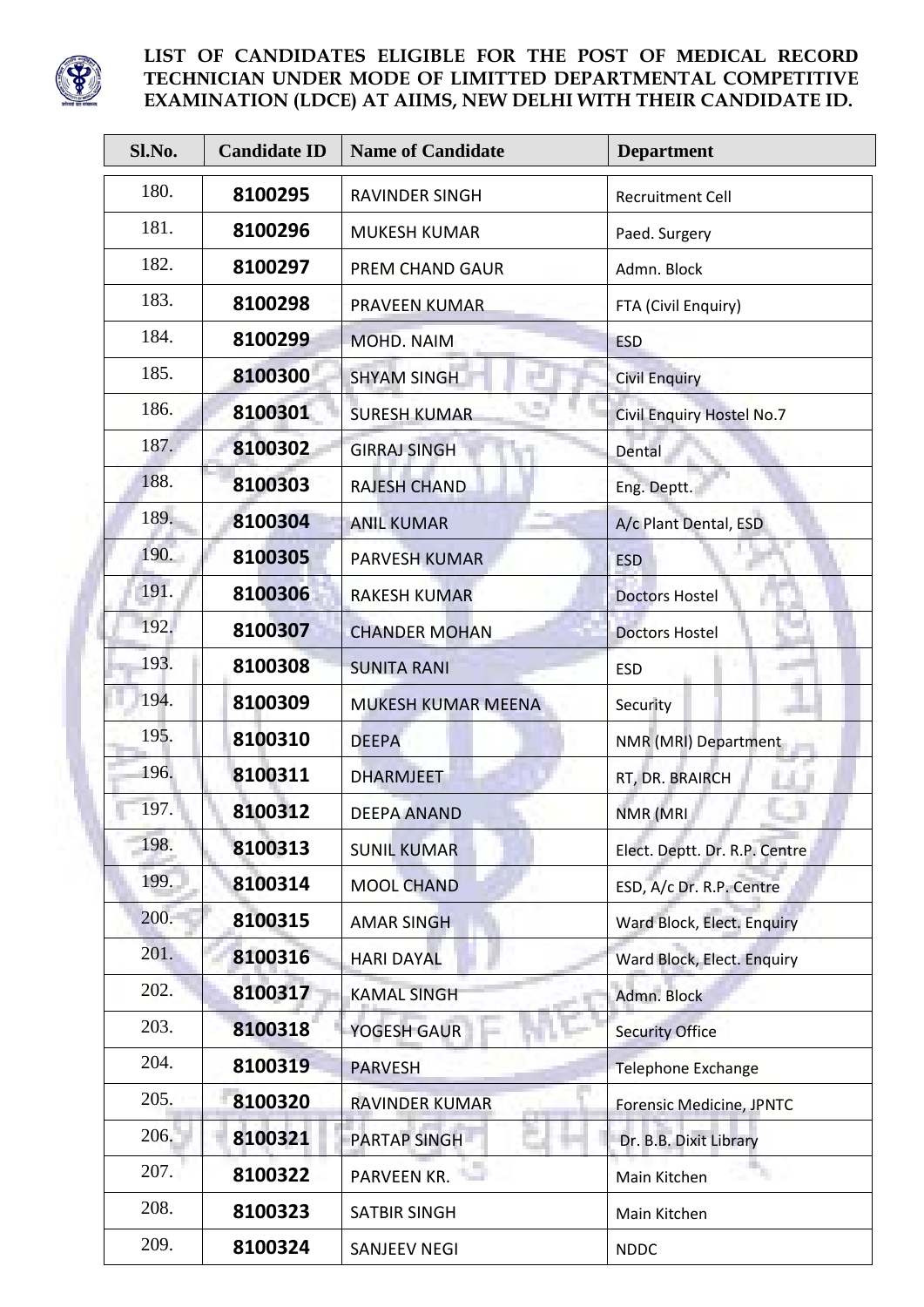

| Sl.No. | <b>Candidate ID</b> | <b>Name of Candidate</b>  | <b>Department</b>       |
|--------|---------------------|---------------------------|-------------------------|
| 210.   | 8100325             | <b>RAM DEV MISHRA</b>     | CT Record, CNC          |
| 211.   | 8100327             | <b>SUSHIL KUMAR</b>       | Echo, CNC               |
| 212.   | 8100328             | <b>GAJENDER SINGH</b>     | Echo CNC                |
| 213.   | 8100329             | <b>MANBER SINGH</b>       | Main Hospital           |
| 214.   | 8100330             | <b>GEETA ROHERA</b>       | <b>Academic Section</b> |
| 215.   | 8100331             | <b>BHUWAN C.S. MANRAL</b> | <b>Accounts CNC</b>     |
| 216.   | 8100332             | PRAMOD JOSHI              | Main Hospital           |
| 217.   | 8100333             | POONAM CHOPRA             | Kitchen                 |
| 218.   | 8100334             | <b>DEVENDRA KUMAR</b>     | <b>NDDTC</b>            |
| 219.   | 8100336             | <b>SANJAY KUMAR</b>       | Co-ordination Cell      |
| 220.   | 8100337             | <b>RANI</b>               | <b>CCM</b>              |
| 221.   | 8100338             | PRAMOD KUMAR EKKA         | CAF                     |
| 222.   | 8100339             | <b>RAMESH KUMAR</b>       | <b>CNC</b>              |
| 223.   | 8100340             | <b>VIJAY KUMAR</b>        | <b>CEMET</b>            |
| 224.   | 8100341             | <b>RAJINDER SINGH</b>     | Hospital                |
| 225.   | 8100342             | <b>BRIJESH KUMAR</b>      | <b>Budget</b>           |
| 226.   | 8100343             | <b>RAJEEV GAUTAM</b>      | Radio diagnosis         |
| 227.   | 8100344             | <b>S.MADAVA RAMANUJAM</b> | CAF                     |
| 228.   | 8100346             | <b>ASHOK KUMAR</b>        | <b>CNC</b>              |
| 229.   | 8100347             | <b>SURENDER SINGH</b>     | Finance                 |
| 230.   | 8100348             | <b>DEEPAK BABU</b>        | Pathology               |
| 231.   | 8100349             | <b>BALRAM RANA</b>        | Microbiology            |
| 232.   | 8100350             | <b>GEETA</b>              | <b>Exam Section</b>     |
| 233.   | 8100351             | <b>SHASHI BALA</b>        | <b>Skin</b>             |
| 234.   | 8100352             | <b>ASHISH PIWAL</b>       | Academic                |
| 235.   | 8100353             | <b>TILAK RAJ</b>          | <b>Store Section</b>    |
| 236.   | 8100356             | <b>TILAK RAJ</b>          | Academic                |
| 237.   | 8100357             | <b>VANDANA GUPTA</b>      | Research                |
| 238.   | 8100358             | <b>VINOD KUMAR</b>        | CTVS, CNC               |
| 239.   | 8100359             | RAJENDRA SHARMA           | Cafeteria               |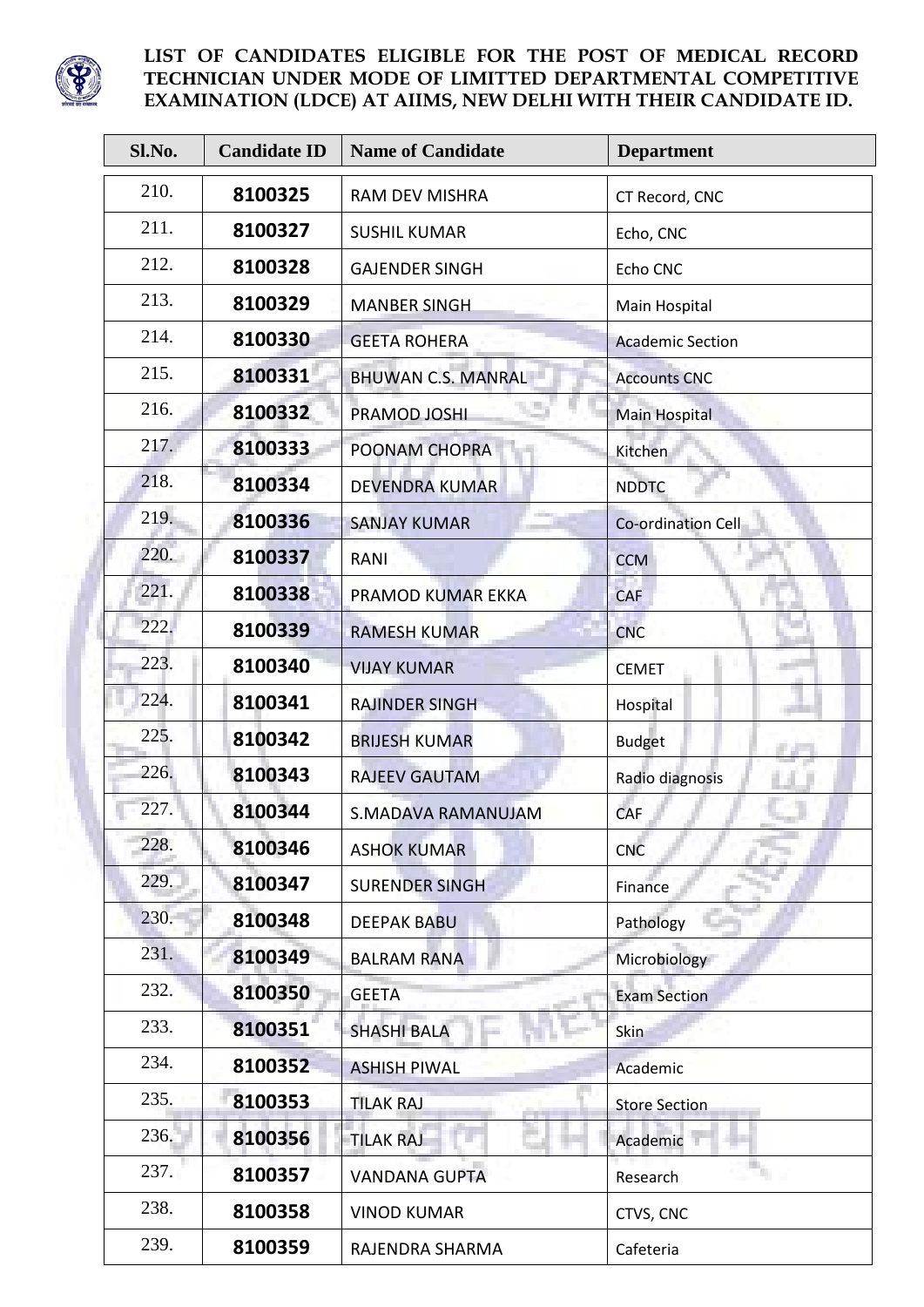

| Sl.No. | <b>Candidate ID</b> | <b>Name of Candidate</b>  | <b>Department</b>       |
|--------|---------------------|---------------------------|-------------------------|
| 240.   | 8100360             | <b>TARA SINGH</b>         | <b>CNC</b>              |
| 241.   | 8100361             | <b>VINOD KUMAR</b>        | <b>CNC</b>              |
| 242.   | 8100362             | <b>SHAILENDRA KUMAR</b>   | <b>CNC</b>              |
| 243.   | 8100363             | <b>TRISH PAL SINGH</b>    | <b>CNC</b>              |
| 244.   | 8100364             | <b>PRAVEEN KUMAR</b>      | <b>CNC</b>              |
| 245.   | 8100365             | <b>RAKESH KUMAR</b>       | <b>CNC</b>              |
| 246.   | 8100366             | <b>KESHORAM SHARMA</b>    | <b>CNC</b>              |
| 247.   | 8100367             | <b>FEHMIDA BEGUM</b>      | <b>CNC</b>              |
| 248.   | 8100368             | <b>MANJU JEENWAL</b>      | <b>CNC</b>              |
| 249.   | 8100369             | NISHA WADHERA             | <b>CNC</b>              |
| 250.   | 8100370             | <b>SUNDER LAL TANWAR</b>  | <b>CNC</b>              |
| 251.   | 8100371             | <b>VALSAMMA CHACKO</b>    | <b>CNC</b>              |
| 252.   | 8100372             | <b>ANURADHA VERMA</b>     | <b>CNC</b>              |
| 253.   | 8100373             | <b>KAUSHALYA MEHRA</b>    | <b>CNC</b>              |
| 254.   | 8100374             | <b>SUNIL KUMAR SARWAN</b> | <b>CNC</b>              |
| 255.   | 8100375             | PURAN KUMAR SEHEAC        | <b>CNC</b>              |
| 256.   | 8100376             | <b>SUJATA</b>             | <b>Research Section</b> |
| 257.   | 8100377             | <b>SUNITA</b>             | Pathology               |
| 258.   | 8100378             | <b>NEELAM PURI</b>        | <b>Store Section</b>    |
| 259.   | 8100379             | <b>VIJAY PAL</b>          | Cafeteria               |
| 260.   | 8100380             | <b>MOHINI DEVI</b>        | Pathology               |
| 261.   | 8100381             | <b>SHIV SINGH</b>         | <b>BRAIRCH</b>          |
| 262.   | 8100382             | <b>VIRENDER SINGH</b>     | <b>DR. BRARICH</b>      |
| 263.   | 8100383             | <b>VISHAL KUMAR</b>       | <b>DR. BRARICH</b>      |
| 264.   | 8100384             | <b>SUBHASH</b>            | <b>DR. BRARICH</b>      |
| 265.   | 8100385             | <b>PANKAJ</b>             | DR. BRARICH             |
| 266.   | 8100386             | <b>SANDEEP KUMAR</b>      | <b>DR. BRARICH</b>      |
| 267.   | 8100387             | <b>DHARMENDER SINGH</b>   | DR. BRAIRCH             |
| 268.   | 8100388             | <b>SUSHIL KUMAR</b>       | DR. BRARICH             |
| 269.   | 8100389             | <b>MANOJ KUMAR</b>        | DR. BRARICH             |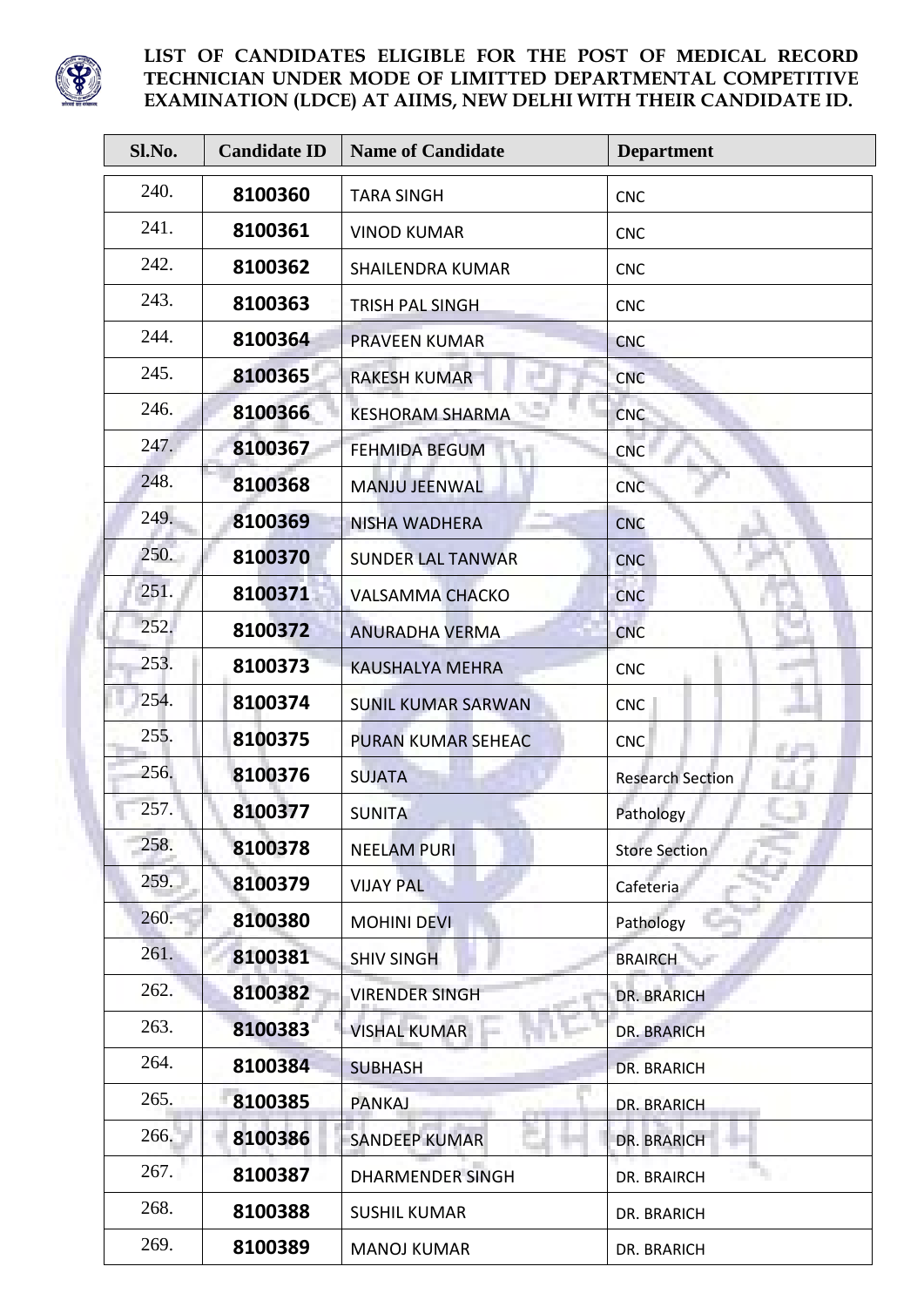

| Sl.No. | <b>Candidate ID</b> | <b>Name of Candidate</b>    | <b>Department</b>     |
|--------|---------------------|-----------------------------|-----------------------|
| 270.   | 8100390             | <b>VARSHA</b>               | ENT                   |
| 271.   | 8100391             | <b>KUMAR SAHIB</b>          | <b>CWS</b>            |
| 272.   | 8100392             | SONU                        | DR. RPC               |
| 273.   | 8100393             | <b>GAURY SHANKAR</b>        | <b>HOSPITAL</b>       |
| 274.   | 8100394             | <b>MAHINDER SINGH</b>       | <b>HOSPITAL</b>       |
| 275.   | 8100395             | <b>KHIM SINGH NAYAL</b>     | <b>HOSPITAL</b>       |
| 276.   | 8100396             | <b>MADAN LAL</b>            | Hospital              |
| 277.   | 8100397             | <b>PARVESH</b>              | Hospital              |
| 278.   | 8100398             | <b>GIRRAJ</b>               | Hospital              |
| 279.   | 8100399             | <b>HETLAL</b>               | Hospital              |
| 280.   | 8100400             | <b>ASHOK KUMAR SHARMA</b>   | Hospital              |
| 281.   | 8100401             | <b>SUNIL DUTT</b>           | <b>Paediatrics</b>    |
| 282.   | 8100402             | <b>RAVINDER GAUR</b>        | Hospital              |
| 283.   | 8100403             | YASHPAL                     | Lab. Med.             |
| 284.   | 8100404             | <b>SANDEEP KUMAR</b>        | Hospital              |
| 285.   | 8100405             | <b>AMARDEEP</b>             | Microbiology          |
| 286.   | 8100406             | <b>KIRPAL SINGH RAUTELA</b> | Hospital              |
| 287.   | 8100407             | <b>SUNIL DUTT</b>           | Hospital              |
| 288.   | 8100408             | <b>JAGDEEP VASHISHT</b>     | Hospital              |
| 289.   | 8100409             | <b>JAGJIT KR. VASHISHT</b>  | Hospital              |
| 290.   | 8100410             | <b>SUSHIL KUMAR</b>         | <b>HNU</b>            |
| 291.   | 8100411             | <b>MUKESH SHARMA</b>        | Hospital              |
| 292.   | 8100412             | RAJENDAR SINGH RANA         | Store                 |
| 293.   | 8100413             | JAI RAM BABU SURGE          | Gastro                |
| 294.   | 8100414             | <b>RAVINDER KUMAR</b>       | Hospital              |
| 295.   | 8100415             | <b>ANAND SINGH</b>          | <b>Dietetics</b>      |
| 296.   | 8100416             | <b>PRAKASH PURI</b>         | <b>Dietetic</b>       |
| 297.   | 8100417             | SATBIR SINGH                | Main Kitchen          |
| 298.   | 8100418             | <b>VISHVA MOHAN SHARMA</b>  | <b>Teaching block</b> |
| 299.   | 8100419             | <b>ASHOK KUMAR</b>          | Microbiology          |